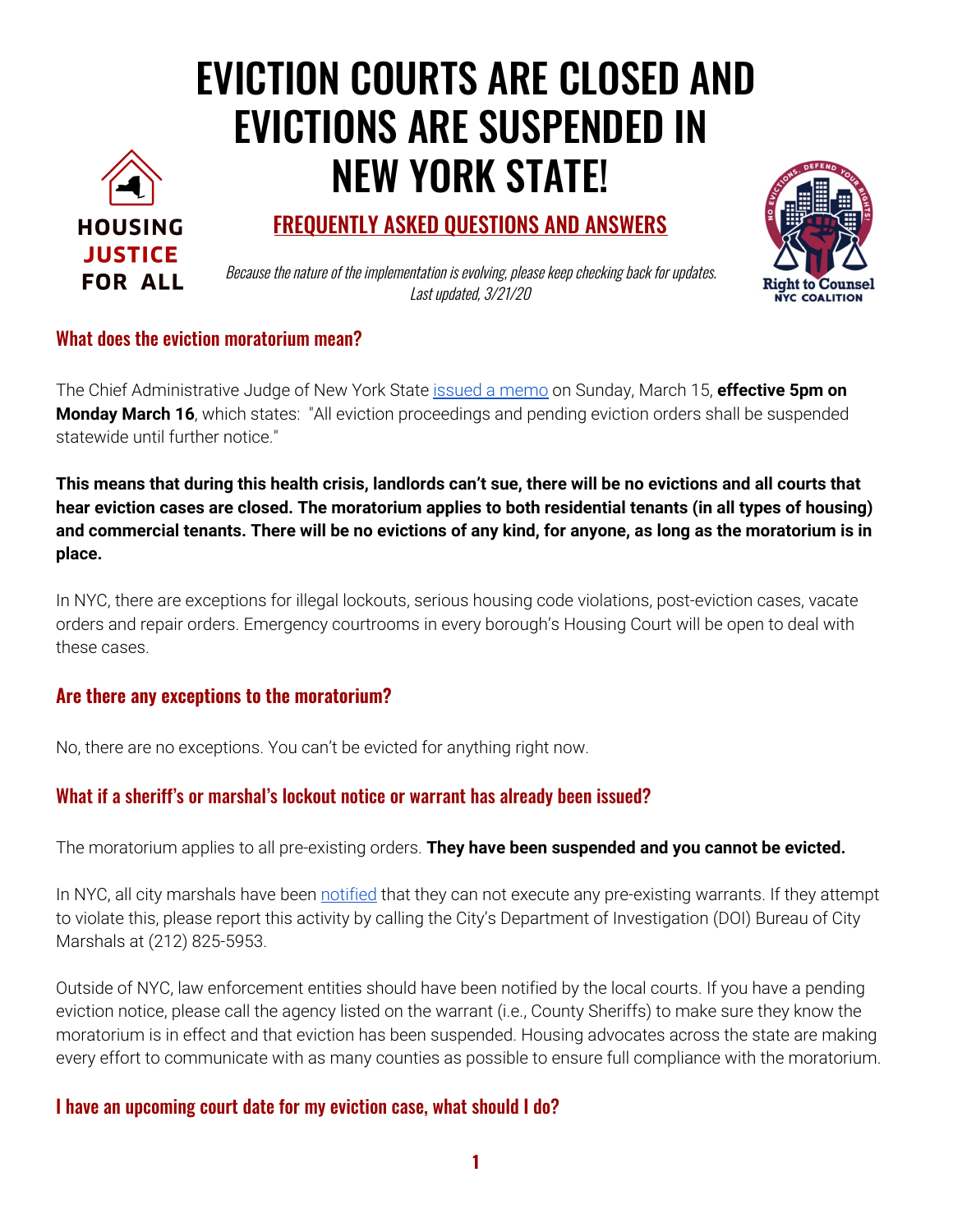Any court dates for eviction cases will be postponed, and the court will mail you a notice with your new court date. If you have a lawyer, you should be hearing from them soon. Currently, cases are being adjourned for a minimum of 45 days. We expect cases to be adjourned multiple times during the length of the crisis.

In areas outside of NYC, especially in areas without separate courts for housing, you should call the court to confirm that your date has been adjourned. You do NOT have to appear for a court date while the moratorium remains in effect, and you can't be penalized for not showing up. If anyone tells you otherwise, immediately call your local tenant organization or 833-503-0447 for assistance.

## I am an NYC tenant and I have an upcoming court date for emergency repairs, what should I do?

Your court date stands, and you will have a hearing.

## What if I can't pay my rent?

Right now, you are still obligated to pay rent. The moratorium just means that your landlord can't sue you for nonpayment right now, but once the moratorium is lifted, they will be allowed to. We are working to push demands for a rent freeze and rent suspension, but we have not won them yet. To join that fight, learn more here.

If you entered into an agreement in court prior to the moratorium that required you to pay rent by a certain date and you can no longer make that payment, your landlord cannot call the marshal/sheriff/law enforcement agency to evict you as long as the moratorium is in effect. Once the moratorium is lifted, they will be able to move forward with eviction.

Please know that the order does not apply to rent demands. Landlords can still send you letters and rent demands for any rent they claim you owe during this time.

## What if my landlord locks me out illegally?

If you are a NYC tenant, you can file a case at an emergency courtroom to be let back into your unit. The courts and the City are referring all post-eviction and illegal lockout cases to the Right to Counsel legal services organizations, regardless of where you live or your income.

If you are a tenant outside of NYC, please call your local Legal Services offices and active tenants unions/tenant organizations as soon as possible after the lockout.

## Can my landlord try to vacate my unit?

All tenants are entitled to due process; only a judge can evict you. Because courts are closed and all evictions are suspended during this moratorium, your landlord cannot evict you.

Vacate orders are issued when an apartment is dangerous or illegal, and only city agencies can issue them. Landlords are not legally empowered to directly issue vacate orders. During this crisis, we would expect vacate orders to be rare -- in response to truly dangerous situations or as the result of a fire. Once a vacate order is issued, tenants have the right to access relocation services provided by City agencies. Relocation services remain open during the crisis.